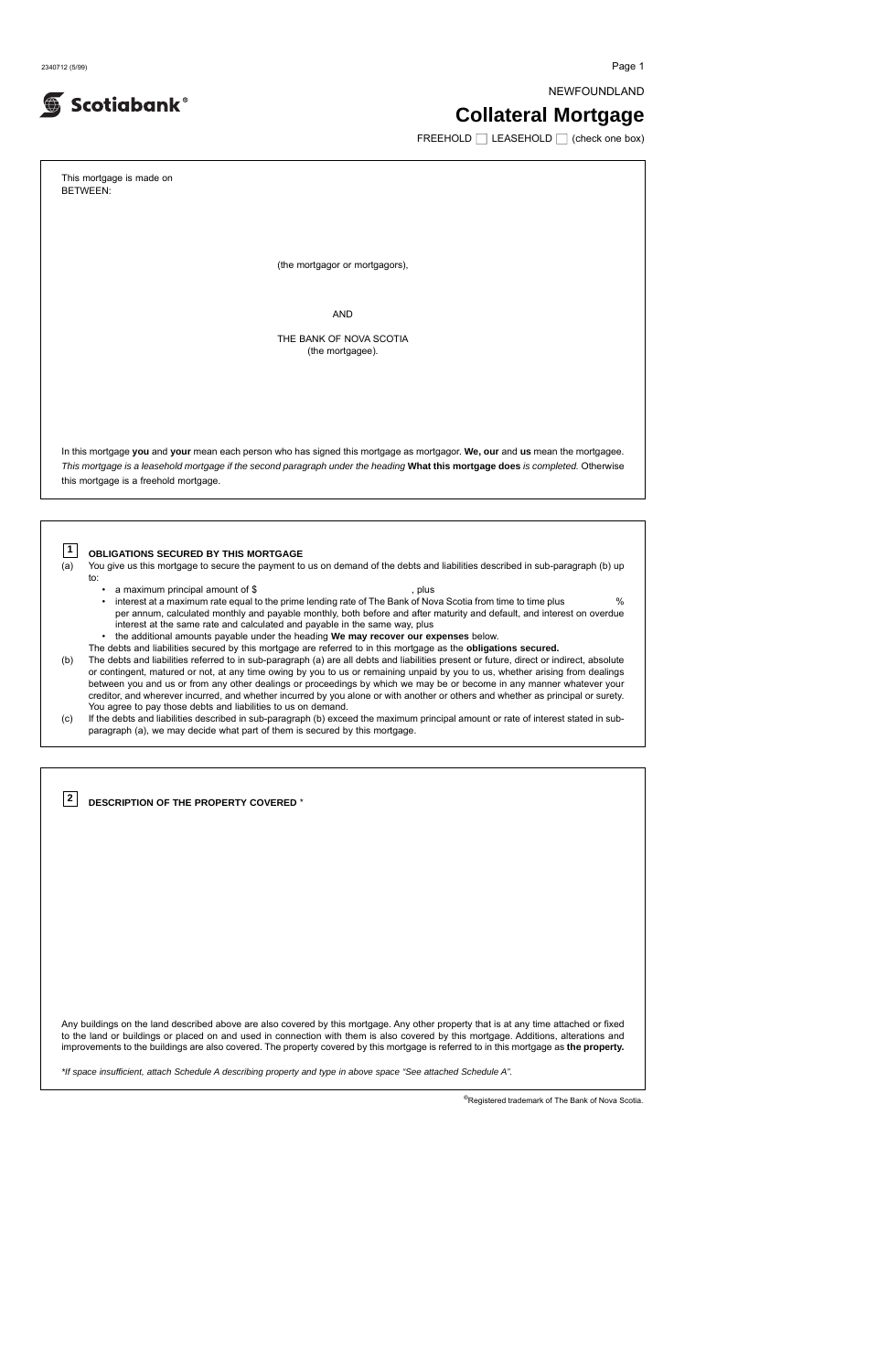2340712 (5/99) Page 1A

NEWFOUNDLAND

## **Collateral Mortgage**

 $FREEHOLD$  LEASEHOLD  $\Box$  (check one box)

This mortgage is made on BETWEEN: (the mortgagor or mortgagors), AND THE BANK OF NOVA SCOTIA (the mortgagee). In this mortgage **you** and **your** mean each person who has signed this mortgage as mortgagor. **We, our** and **us** mean the mortgagee. This mortgage is a leasehold mortgage if the second paragraph under the heading **What this mortgage does** is completed. Otherwise this mortgage is a freehold mortgage.

#### **OBLIGATIONS SECURED BY THIS MORTGAGE 1**

(a) You give us this mortgage to secure the payment to us on demand of all debts and liabilities present or future, direct or indirect, absolute or contingent, matured or not, at any time owing by you to us or remaining unpaid by you to us, whether arising from dealings between you and us or from any other dealings or proceedings by which we may be or become in any manner whatever your creditor, and wherever incurred, and whether incurred by you alone or with another or others and whether as principal or surety, including the additional amounts payable under the heading **We may recover our expenses** below and interest on the total amount of our expenses from the date we incur them to the date you pay them to us at the interest rate equal to the prime lending rate of The Bank of Nova Scotia from time to time plus  $\%$  per annum, calculated monthly and payable monthly, both before and after maturity and default, and interest on overdue interest at the same rate and calculated and payable in the same way. The debts and liabilities secured by this mortgage are referred to in this mortgage as the **obligations secured.**

Any buildings on the land described above are also covered by this mortgage. Any other property that is at any time attached or fixed to the land or buildings or placed on and used in connection with them is also covered by this mortgage. Additions, alterations and improvements to the buildings are also covered. The property covered by this mortgage is referred to in this mortgage as **the property.**

**DESCRIPTION OF THE PROPERTY COVERED \* 2**

Scotiabank<sup>-</sup>

\*If space insufficient, attach Schedule A describing property and type in above space "See attached Schedule A".

™ Trademark of The Bank of Nova Scotia.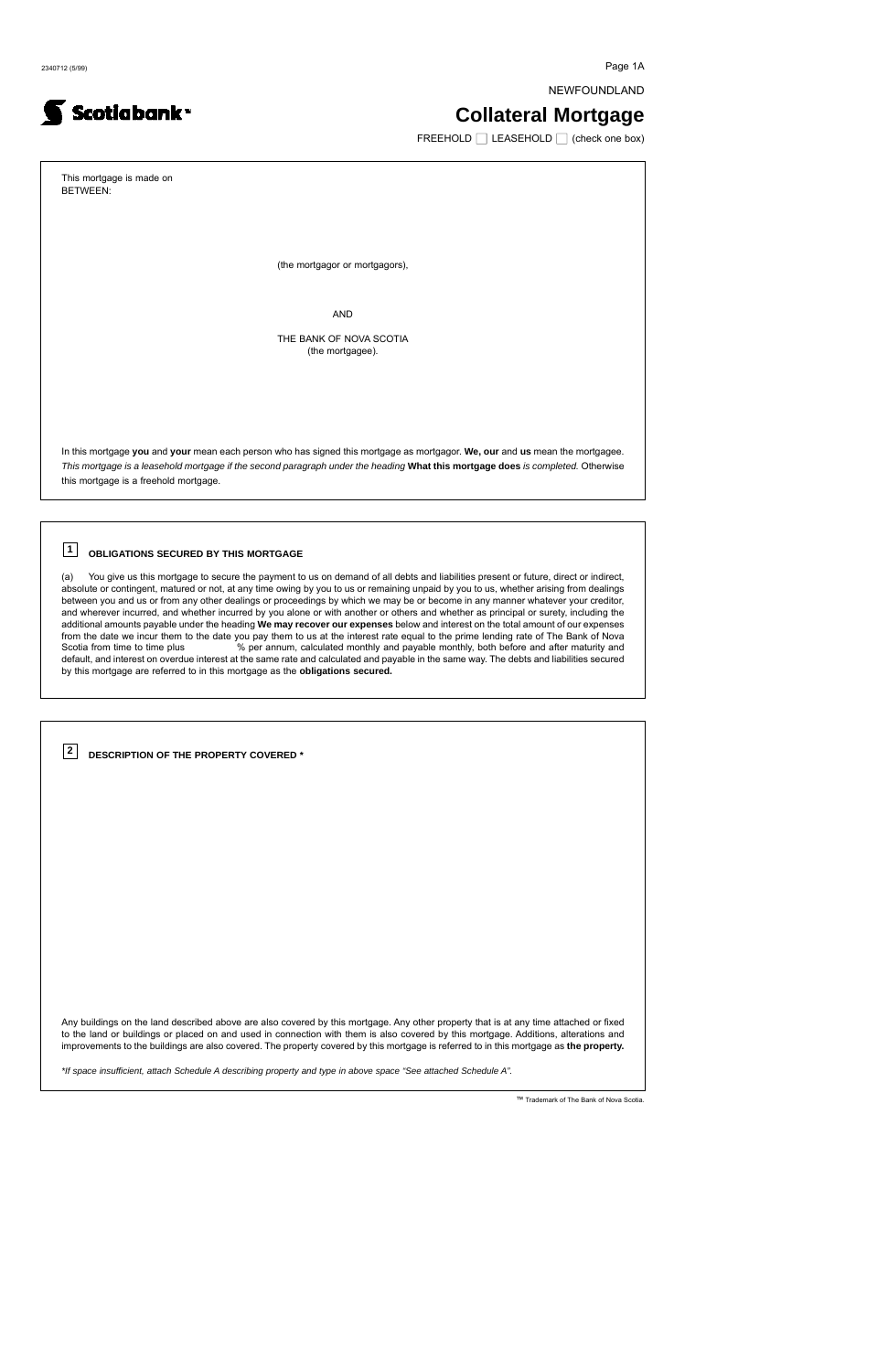#### **(a) What this mortgage does**

If this is a freehold mortgage you grant, mortgage and appoint to us forever the property, to have and to hold to our use, as security for the repayment of the obligations secured. This means you give your entire interest in the property to us and our successors and assigns (called our **legal representatives**) and to anyone to whom this mortgage is transferred in any way.

If this is a leasehold mortgage you sublease the property to us for the balance of the term), less the last day, created by a lease (called the **Lease**) dated

|                 |             | and registered on  |
|-----------------|-------------|--------------------|
|                 |             | in the Registry of |
| Deeds in Volume | at Folio(s) |                    |
|                 |             |                    |

You will hold in trust for us the last day of the term of the Lease and any option to purchase or renew granted by the Lease and any other interest you may have in the property, and you will transfer them to us or anyone we may name if we ask you to do so. We may at any time in writing and without cause remove any trustee and appoint a new trustee or trustees of the trust of the last day of the term of the lease and any option to purchase or renew granted by the Lease and any other interest you may have in the property. You will not without our prior written consent allow your interest to become merged in the landlord's interest and if you acquire that interest you will mortgage it to us. You will exercise any option granted by the Lease to purchase the property or renew the Lease if and when we ask you to do so and do everything needed to complete the purchase of the property or renew the Lease. You will mortgage the property purchased or the renewed Lease to us. You irrevocably appoint us your attorneys to do any of the things you must do under this paragraph, but we are under no obligation to do them.

This mortgage secures a current or running account. Although this mortgage is not satisfied or discharged by any intermediate payment of all or part of the obligations secured but is a continuing security for payment of the obligations secured, our interest in the property under this mortgage will end when:

- you have repaid the obligations secured on our demand and repaid all additional amounts to which we may become entitled under this mortgage, and
- you have fulfilled all of your other obligations to us under this mortgage, and
- we have reconveyed the property to you or discharged this mortgage.

You may remain in possession of the property as long as you are not in default under any of the obligations secured or under any agreements evidencing or securing the obligations secured and as long as you meet all your other obligations to us under this mortgage.

#### **OUR SECURITY 3**

#### **(b) Your title to the property**

If this is a freehold mortgage, you certify that you own the property covered by this mortgage; that you have the right to transfer the property to us; and that there are no restrictions, limitations or encumbrances on your title to the property or on your ability to transfer the property to us, except as set out in the MEMORANDUM OF ENCUMBRANCES in this mortgage. You will not do anything that will interfere with our interest in the property, and you will sign any other documents which we think are necessary to transfer to us your interest in the property.

If this is a leasehold mortgage, you certify that you are entitled to the term created by the Lease and any options to purchase or renew granted by the Lease; that the Lease is valid and in force; that the tenant's obligations are complied with; that you have the right to sublease the property to us and create the trust of the last day of the term of the Lease and any option to purchase or renew granted by the Lease and any other interest you may have in the property and have obtained any necessary consent to do so; and that there are no restrictions, limitations or encumbrances on your title to the term and options or on your ability to sublease the property to us or create the trust of the last day of the term of the Lease and any option to purchase or renew granted by the Lease and any other interest you may have in the property, except as set out in the Lease and the MEMORANDUM OF ENCUMBRANCES in the mortgage. You will not do anything that will interfere with our interest in the property, and you will sign any other documents which we think are necessary to sublease the property to us and create the trust set out above.

## **(c) Effect of this mortgage on other obligations**

This mortgage does not release you from or alter any of your other obligations to us or agreements with us. This mortgage does not affect any other security we hold for the payment of the obligations secured, or any other right we may have to enforce the payment of the obligations secured. Our acceptance of this mortgage or our giving credit secured by this mortgage does not mean we must make credit available or continue to do so.

#### **(d) Effect of sale or transfer of property**

If you sell or transfer your interest in the property, your liability and responsibilities under this mortgage and our rights against either you or anyone else who is liable for the payment of any of the obligations secured are not affected.

#### **(e) Effect of subdivision**

If the property is subdivided, each part of the property will secure payment of the total amount of the obligations secured.

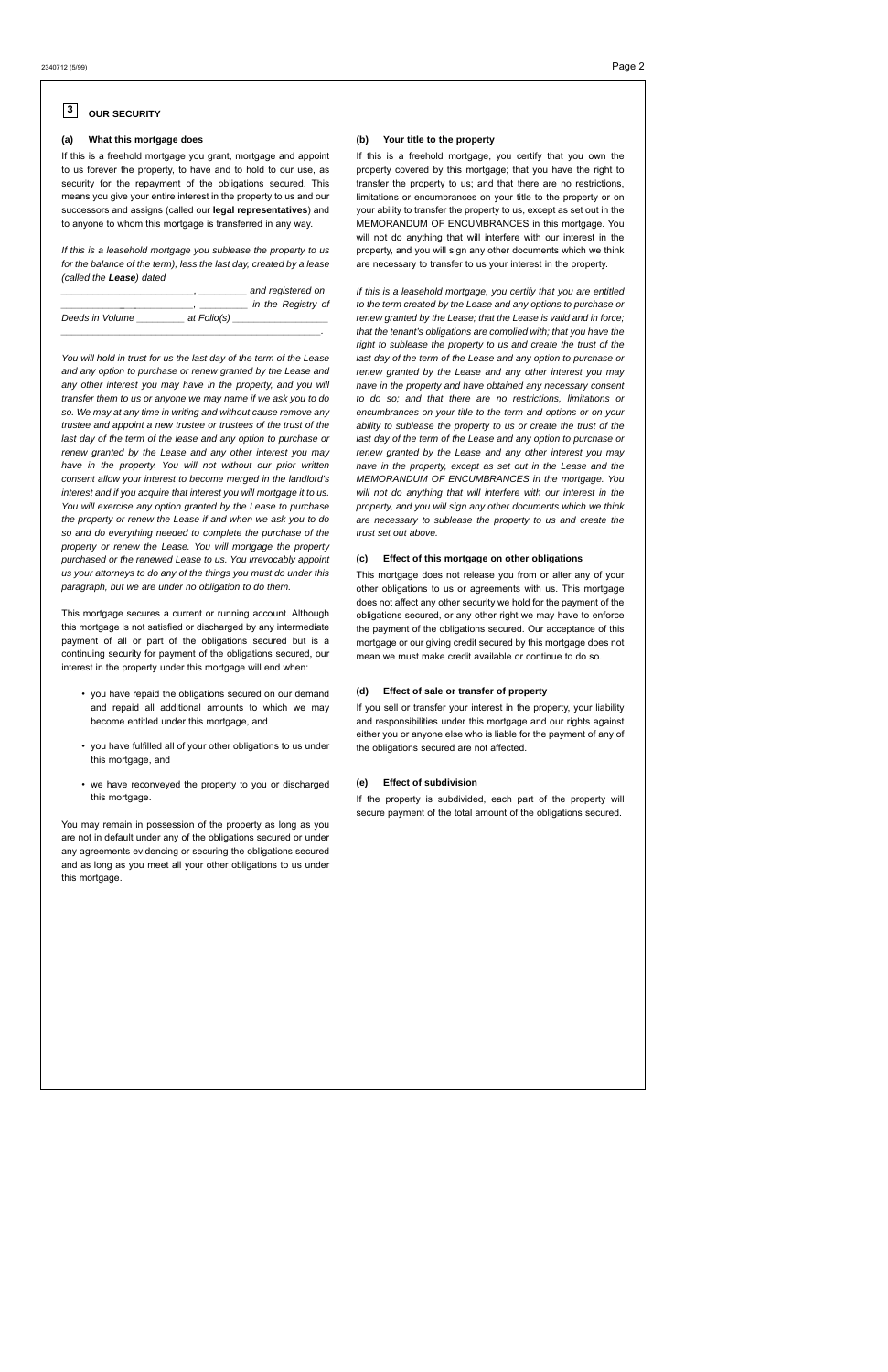## **(a) Taxes and other charges**

You will pay all taxes on the property when they are due. You will immediately give us a receipt showing that they have been paid if we ask for it. You will pay all charges, mortgages and other encumbrances on your interest in the property when they are due and comply with your other obligations under them. If you do not pay any taxes, charges, mortgages or other encumbrances when they are due, we may pay them and charge to you the amount paid as an additional amount secured under this mortgage.

#### **(b) Insurance**

You will insure with an insurer satisfactory to us and under a policy satisfactory to us all buildings covered by this mortgage against loss or damage by fire, extended perils and other perils usually covered in fire insurance policies. If there is a steam boiler or sprinkler system in those buildings, your insurance must cover loss or damage caused by an explosion of the boiler and equipment operated by it or caused by the sprinkler system. You will insure against any other risks which we require you to insure against. The buildings must be insured for their replacement cost in Canadian dollars.

If we think it is necessary we can require you to cancel any existing insurance on the property, and to provide other insurance which meets our approval. You will assign any insurance you have on the property, or the proceeds of that insurance, to us at our request. You must give us proof that you have insured as required above and you must at least 10 days before any insurance expires or is terminated give us proof that you have renewed or replaced it. If you fail in any way to comply with these obligations, we may (but we are not obliged to) obtain insurance on your behalf and charge the amount of any premium to you as an additional amount secured under this mortgage. If loss or damage occurs, you will provide us with all necessary proofs of claim and do everything else necessary to enable us to obtain payment of insurance proceeds. Insurance proceeds may, in whole or in part, at our option, be used to rebuild or repair damaged buildings or be used to reduce all or part of the obligations secured.

#### **(c) Keeping the property in good condition**

You will keep the property in good condition and make any repairs that are needed. You will not do anything, or let anyone else do anything, that lowers the value of the property. If you do not keep the property in good condition, or if you do anything, or anyone else does anything, that lowers the value of the property, we may make any needed repairs and charge the cost of them to you as an additional amount secured under this mortgage.

## **(d) Construction of buildings**

If you are having any buildings or improvements constructed on the property, you will have them constructed only in accordance with plans and specifications approved in writing by us in advance. You must complete those buildings or improvements as quickly as possible.

## **(e) Legal requirements**

You will observe and conform to all laws and requirements of any governmental authorities relating to the property.

## **(f) Tenant's obligations**

#### **YOUR RESPONSIBILITIES AS TO THE PROPERTY 4**

If this is a leasehold mortgage, you will pay all rent and other amounts due under the Lease when they are due. You will immediately give us a receipt showing that they have been paid if we ask for it. You will comply with your other obligations under the Lease. If you do not comply with your other obligations under the Lease, we may comply with them and charge the cost of doing so to you as an additional amount secured under this mortgage.

## **(g) Condominiums**

The following provisions apply to any condominium unit that is part of the property. In this mortgage, the Condominium Property Act as amended or re-enacted is called the "Act". Expressions used in provisions of this mortgage dealing with a condominium unit which are the same as those in the Act have the same meaning as those in the Act, except that the expression "condominium property" has the same meaning as the word "property" in the Act.

- You will comply with the Act and the declaration, by-laws and rules of the corporation. You will provide us with proof of your compliance from time to time as we may request. You will forward to us copies of any notices, assessments, by-laws, rules and financial statements of the corporation. You will provide us, on request, with any other documents and information that you receive from the corporation or are entitled to receive. You will maintain all improvements made to your unit and repair them after damage.
- You will insure all improvements which you or previous owners have made to your unit and insure your common or other interest in buildings which are part of the condominium property or assets of the corporation if the corporation fails to insure the buildings as required by the Act and the declaration, by-laws and rules of the corporation. These obligations are in addition to your obligations as to insurance under the heading **Insurance** as far as they apply to a condominium unit.
- You authorize us to exercise your rights under the Act to vote and to consent. If we do not exercise your rights, you may do so, but you will do so according to any instructions we may give you. We may at any time revoke any arrangement we make for you to vote or to consent. You also authorize us to inspect the corporation's records. Nothing done under this paragraph puts us in possession of your property.
- If you do not comply with the Act and the declaration, bylaws and rules of the corporation, we may comply with them and charge our costs of doing so to you as an additional amount secured under this mortgage. If we exercise our right to pay common expenses, we can accept statements that appear to be issued by the corporation as conclusive evidence of the amount of those expenses and the dates they are due. You will pay us on demand as additional amounts secured under this mortgage our expenses in relation to any by-law, resolution, rule or other matter (other than one for which only a vote of the majority present at the meeting is required), the enforcement of our right to have the corporation or any owner comply with the Act and the

declaration, by-laws and rules of the corporation and our exercising any voting rights we may have.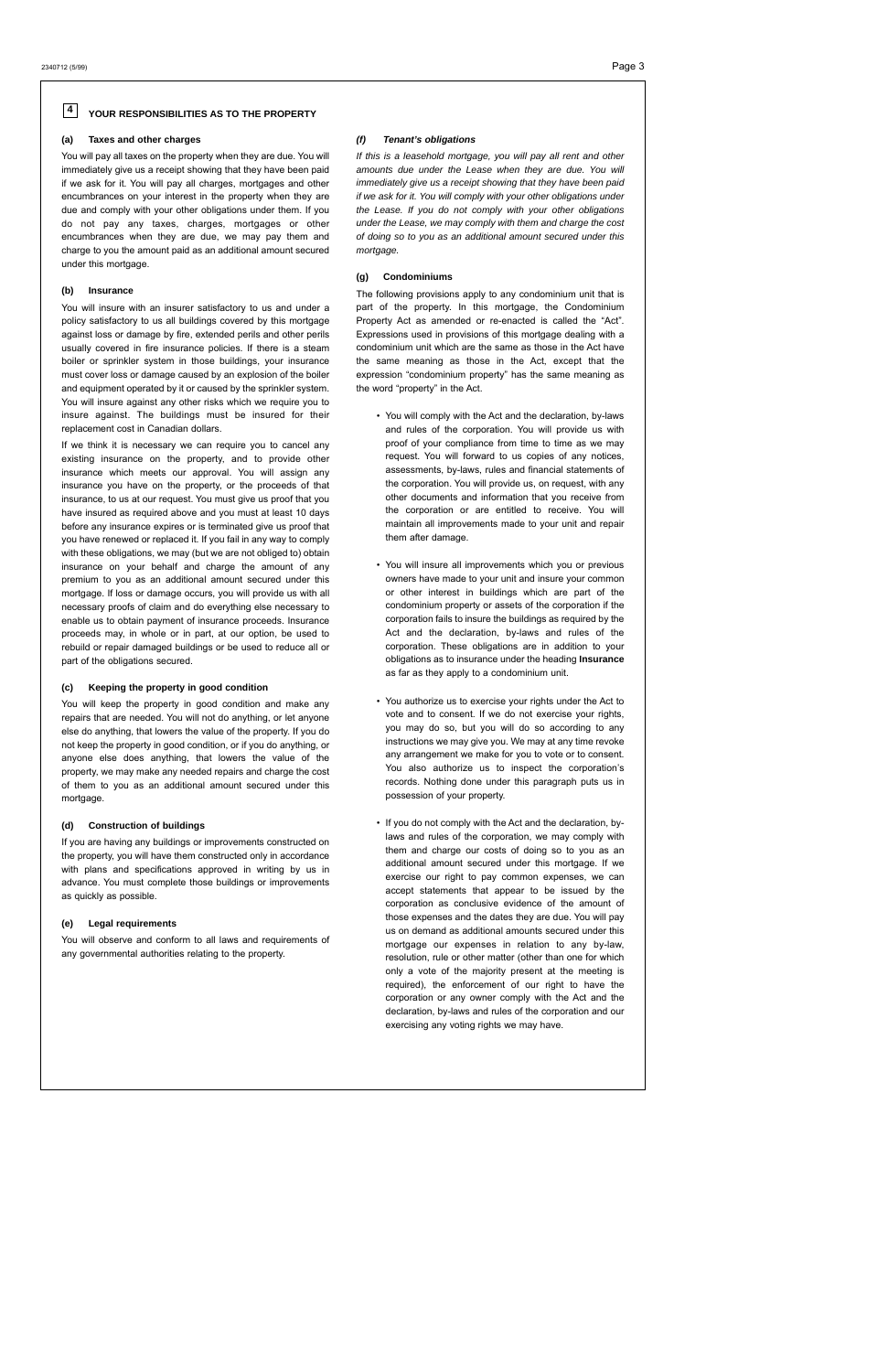If you fail to comply with any of your obligations under this mortgage, we may enforce our rights in any of the ways set out below. These provisions do not limit any other rights given to us by law or this mortgage. We may enforce this and any other security we may have for any of the obligations secured, and enforce our rights under this mortgage, at the same time or at different times and in any order we choose.

#### **(a) You will make immediate payment**

You will immediately pay to us all of the obligations secured if any part of the obligations secured is not paid when it is due or if you fail to comply with any of your obligations under this mortgage or any other agreement to which you and we are parties.

#### **(b) We may sue you**

We may take such legal action as is necessary to collect the obligations secured.

#### **(c) We may take possession of the property and collect rents**

We may take and keep possession of, collect rents from, and manage the property or any part of it. You certify that we will have the right to take possession of the property or collect the rents from it.

## **(d) We may sell or lease the property**

We may take possession of the property and lease the property without notice or we may exercise the powers of sale given to us by law without applying to a court, upon giving you notice as required by law.

We will use the proceeds of sale or lease to reduce or repay the obligations secured and will pay you any balance remaining after all our claims have been satisfied. If the amount we receive from the sale or lease of your interest in the property is less than what you owe, you will immediately pay the difference to us.

You agree that a buyer or lessee may pay all of the money due under a sale or lease to us without seeing to the application of the money. You agree that a buyer or lessee under a sale or lease by us will receive a good title to your interest in the property or a valid lease of the property. You will not make any claims concerning the sale or lease against the buyer or lessee or their successors in title. If you do have any claims concerning a sale or lease by us, you will make them only against us and only for money damages.

including our reasonable legal fees on a solicitor and own client basis and interest on the total amount of our above expenses from the date we incur them to the date you pay them to us at the maximum rate stated under paragraph  $\vert$  1  $\vert$  of this mortgage. We may deduct our expenses from any money we owe you.

#### **(e) We may foreclose or sell through the courts**

## **ENFORCING OUR RIGHTS 5**

We may commence court proceedings to foreclose your interest in the property. If we obtain a final order of foreclosure, your interest in the property will by law become our property. We may also ask a court to order a sale of your interest in the property. We may also ask a court to appoint a receiver (or receiver and manager) of your interest in the property.

#### **(f) We may appoint a receiver**

We may delay enforcing any of our rights under this mortgage or the obligations secured or any agreement evidencing or securing the obligations secured without losing or impairing those rights. We can waive any breach of your obligations under this mortgage or the obligations secured or any agreement evidencing or securing the obligations secured without losing ur rights in respect of any breach of your obligations

We may appoint in writing a receiver (or receiver and manager), on any terms (including remuneration) that we think are reasonable, to collect any income from your interest in the property. We may make the appointment even if we have taken possession of the property. We may also, in writing, remove a receiver appointed by us and appoint a new receiver. The receiver is considered to be your agent and not ours; his defaults are considered your defaults and not ours. Nothing done by the receiver puts us in possession of your interest in the property or makes us accountable for any money except money we actually receive.

The receiver has the right to use any legal remedy (taken in your name or our name) to collect the income from your interest in the property; take possession of the property or part of it; manage the property and any business conducted on the property and maintain the property in good condition; lease the property or any part of it; enforce any of our other rights under this mortgage which we delegate to him; and borrow money on the security of your interest in the property in priority to this mortgage for these purposes.

## **(g) We may recover our expenses**

You will pay us on demand, as additional amounts secured under this mortgage, our expenses incurred:

- under the headings **Taxes and other charges, Insurance, Keeping the property in good condition, Tenant's obligations** and **Condominiums,**
- in negotiating this mortgage, investigating title to the property and preparing and registering this mortgage,
- in collecting payment after default of the obligations secured, and
- in enforcing our rights under this mortgage,

We may apply the proceeds we receive from enforcing our rights under this mortgage to reduce or repay any of the obligations secured in such manner as we may decide.

If we learn that you have disposed of or encumbered your interest in the property or any part of it, we may close your account at the amount then due to us. We may open a new account for advances and payments subsequently made and received by us. No amount paid in or credited to the new account will be applied to or have the effect of reducing or repaying any of the obligations secured due to us on the closed account when we learned of the subsequent disposition or encumbrance.

#### **WE MAY USE PROCEEDS TO REDUCE ANY OBLIGATION 6**

We may release others on any terms from any liability to repay the obligations secured without releasing you. We may on any terms discharge any part of the property from this mortgage and, if we do so, the remainder of the property not discharged will secure the total amount of the obligations secured.

#### **WE MAY OPEN A SEPARATE ACCOUNT 7**

#### **DELAY, RELEASES AND PARTIAL DISCHARGES 8**

We will reconvey your interest in the property to you or discharge this mortgage if you pay us the obligations secured on our demand. You will give us a reasonable time after payment in which to prepare and sign the reconveyance or discharge. You must pay our expenses of having it prepared and of signing it. You are responsible for registering it.

#### **DISCHARGE OF THIS MORTGAGE 9**

If we obtain a court judgment against you for your failure to pay any of the obligations secured or to perform any of your obligations to us under this mortgage, the judgment will not result in a merger of your obligations under this mortgage with the judgment or take away any of our other rights to enforce the mortgage. We will continue to be entitled to receive interest on the obligations secured at the agreed rate, calculated and payable in the agreed way, and the judgment may so provide.

#### **EFFECT OF JUDGMENTS 10**

#### **OUR RESPONSIBILITY 11**

We are not responsible for any loss arising in the course of our enforcing our rights under this mortgage unless it results from our wilful neglect or default.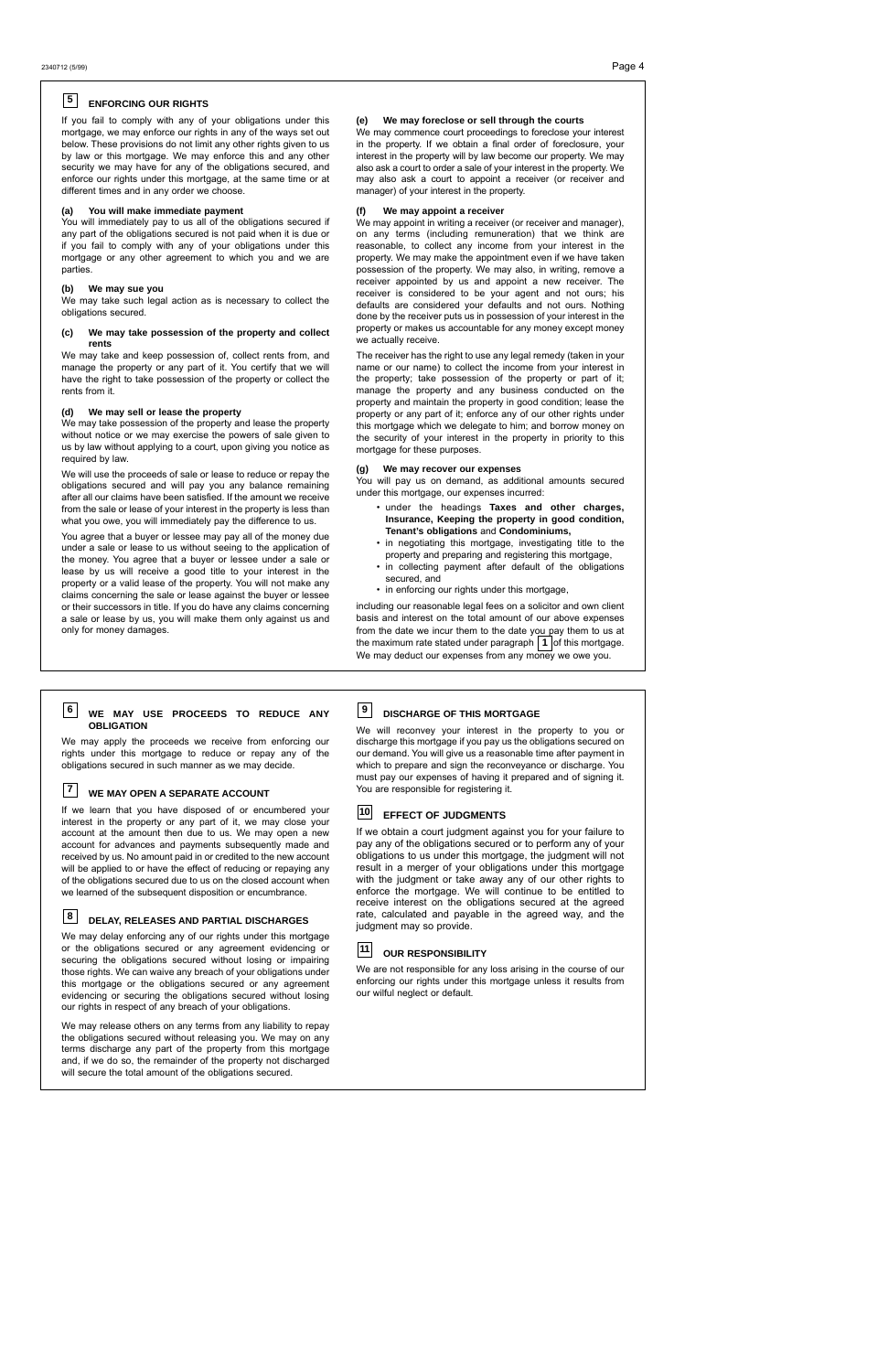| 12<br>HOW WE MAY MAKE DEMANDS OR GIVE NOTICES                                                                                                                                                                                                                                                                                                                                                                                                      | 13<br><b>WHO IS BOUND BY THIS MORTGAGE</b>                                                                                                                                                                                                                                                                                                                                                                                                               |
|----------------------------------------------------------------------------------------------------------------------------------------------------------------------------------------------------------------------------------------------------------------------------------------------------------------------------------------------------------------------------------------------------------------------------------------------------|----------------------------------------------------------------------------------------------------------------------------------------------------------------------------------------------------------------------------------------------------------------------------------------------------------------------------------------------------------------------------------------------------------------------------------------------------------|
| Where this mortgage allows or requires us to make a demand<br>on or give a notice to any person (including you), we may make<br>the demand or give the notice by delivering it personally to the<br>person (where the person is a corporation, by delivering it<br>personally to a director, officer or employee of the corporation)<br>or by mailing it by prepaid registered mail addressed to the<br>person at the person's last known address. | This mortgage will be binding on your legal or personal<br>representatives and anyone else to whom your interest in the<br>property is transferred. It will be binding on our legal<br>representatives and anyone to whom it is transferred from us. All<br>our rights under it may be enforced by anyone to whom it is<br>transferred from us.                                                                                                          |
| A notice or demand so delivered will be regarded as given or<br>made when it is so delivered to the person or to the director, officer<br>or employee of the corporation. A notice or demand so mailed will<br>be regarded as given or made on the third business day after the<br>day it is mailed, whether the person receives it or not.                                                                                                        | If more than one person signs this mortgage, each person is<br>jointly and severally bound to comply with all obligations of the<br>mortgagor under this mortgage.                                                                                                                                                                                                                                                                                       |
|                                                                                                                                                                                                                                                                                                                                                                                                                                                    |                                                                                                                                                                                                                                                                                                                                                                                                                                                          |
| 14<br><b>SIGNING THIS MORTGAGE</b><br>If you have read this mortgage and you agree to its terms, sign in the spaces provided for the mortgagors' signatures. Witnesses must<br>sign in the space provided for the witnesses' signatures. You acknowledge receiving a copy of this mortgage. You agree that this<br>mortgage is a deed signed, sealed and delivered by you.                                                                         |                                                                                                                                                                                                                                                                                                                                                                                                                                                          |
| Witness                                                                                                                                                                                                                                                                                                                                                                                                                                            | (Seal)<br>Mortgagor                                                                                                                                                                                                                                                                                                                                                                                                                                      |
| Witness                                                                                                                                                                                                                                                                                                                                                                                                                                            | (Seal)<br>$\boldsymbol{\mathsf{X}}$ and $\boldsymbol{\mathsf{X}}$ and $\boldsymbol{\mathsf{X}}$ and $\boldsymbol{\mathsf{X}}$ and $\boldsymbol{\mathsf{X}}$ and $\boldsymbol{\mathsf{X}}$ and $\boldsymbol{\mathsf{X}}$ and $\boldsymbol{\mathsf{X}}$ and $\boldsymbol{\mathsf{X}}$ and $\boldsymbol{\mathsf{X}}$ and $\boldsymbol{\mathsf{X}}$ and $\boldsymbol{\mathsf{X}}$ and $\boldsymbol{\mathsf{X}}$ and $\boldsymbol{\mathsf{X}}$ a<br>Mortgagor |

**MEMORANDUM OF ENCUMBRANCES**

|                  | <b>AFFIDAVIT OF EXECUTION</b>                                                                                                                                                                                                  |     |
|------------------|--------------------------------------------------------------------------------------------------------------------------------------------------------------------------------------------------------------------------------|-----|
|                  | <u> 1990 - Johann John Stoff, deutscher Stoff und der Stoff und der Stoff und der Stoff und der Stoff und der Stoff</u>                                                                                                        |     |
|                  | $\mathsf{in\, the}\_$<br><u> 1980 - Jan Berlin, margaret amerikan bestean ingila (h. 1980).</u>                                                                                                                                |     |
|                  | MAKE OATH AND SAY.                                                                                                                                                                                                             |     |
|                  |                                                                                                                                                                                                                                |     |
|                  |                                                                                                                                                                                                                                |     |
| CHECK<br>ONE BOX | I was present and saw the mortgagor named in this mortgage duly sign, seal and deliver the mortgage,                                                                                                                           |     |
|                  |                                                                                                                                                                                                                                |     |
|                  | the mortgagor named in this mortgage, duly affixed to the mortgage and I saw                                                                                                                                                   |     |
|                  | sign their names to it in verification of it as the state of the state of the state of the state of the state of the state of the state of the state of the state of the state of the state of the state of the state of the s | and |

\_\_\_\_\_\_\_\_\_\_\_\_\_\_\_\_\_\_\_\_\_\_\_\_\_\_\_\_\_\_\_\_\_\_\_\_\_\_\_\_\_\_

A Commissioner for Oaths in and for Newfoundland/ \*A Notary Public in and for \_\_\_\_\_\_\_\_\_\_\_\_\_\_\_\_\_\_\_\_\_\_

\*Where affidavit is sworn outside Newfoundland, it must be sworn before a notary public in and for the place where sworn and he must impress his official seal here.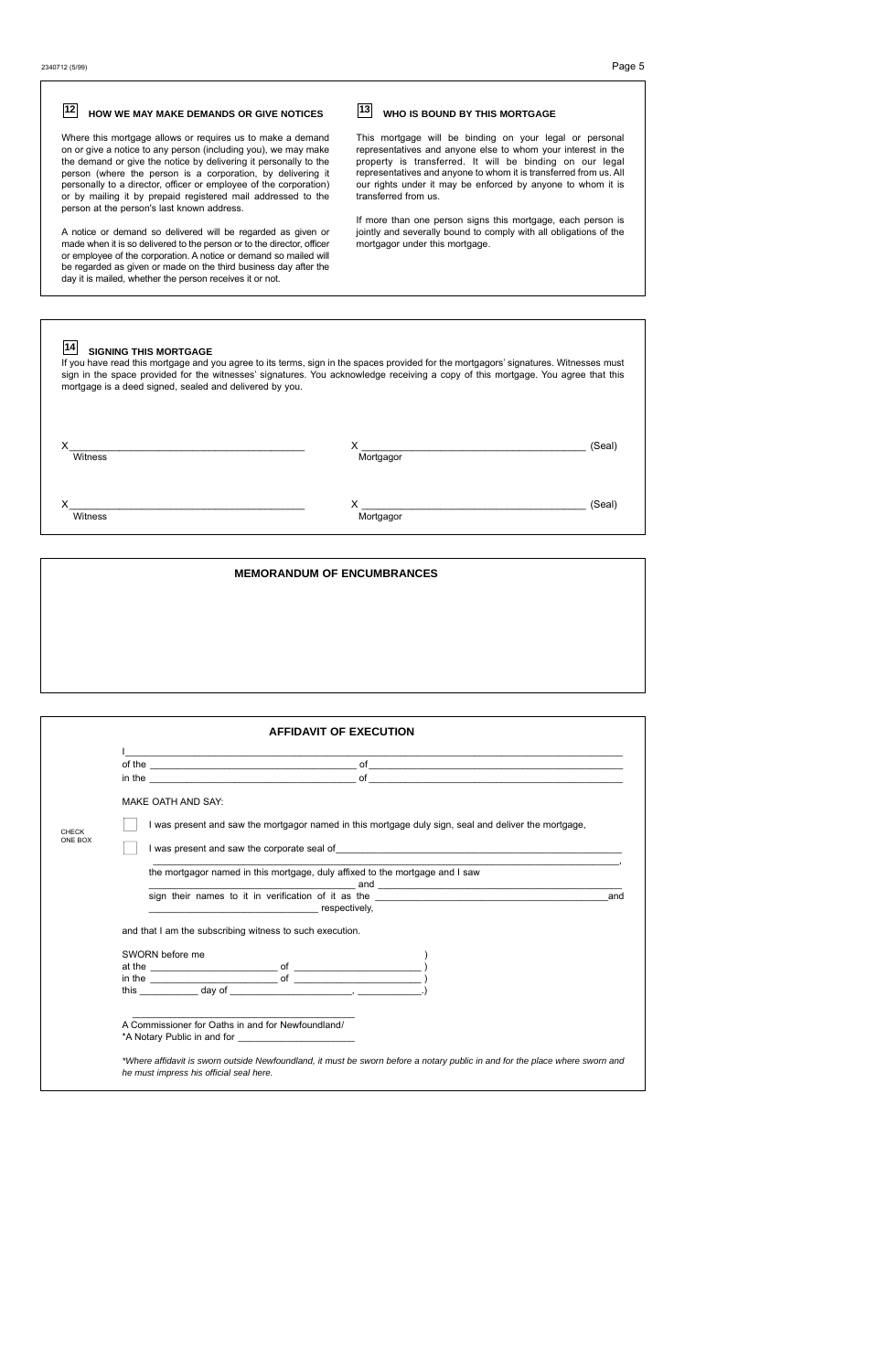2340712 (5/99) Page 6

|                  | in the $\overline{\phantom{a}}$ of $\overline{\phantom{a}}$                                                                                                                                                                                                                                                                                                                                                                                                                                                                                                                                                                                                                                                                                                                                                                                                                    |
|------------------|--------------------------------------------------------------------------------------------------------------------------------------------------------------------------------------------------------------------------------------------------------------------------------------------------------------------------------------------------------------------------------------------------------------------------------------------------------------------------------------------------------------------------------------------------------------------------------------------------------------------------------------------------------------------------------------------------------------------------------------------------------------------------------------------------------------------------------------------------------------------------------|
|                  | MAKE OATH AND SAY.                                                                                                                                                                                                                                                                                                                                                                                                                                                                                                                                                                                                                                                                                                                                                                                                                                                             |
| $\mathbf{1}$ .   | The Matrimonial Property Act is referred to in this affidavit as the "Act". I (We) have read the definitions of spouse*<br>and matrimonial home** below, and have read Section 32 of the Act***.                                                                                                                                                                                                                                                                                                                                                                                                                                                                                                                                                                                                                                                                               |
| 2.               | I am (We are each) at least 19 years of age.                                                                                                                                                                                                                                                                                                                                                                                                                                                                                                                                                                                                                                                                                                                                                                                                                                   |
| 3.               | We are spouses of one another, neither of us has any other spouse and neither of us has made a<br>cohabitation agreement under section 32 of the Act.                                                                                                                                                                                                                                                                                                                                                                                                                                                                                                                                                                                                                                                                                                                          |
|                  | I was not a spouse at the time of making this mortgage and I had not made a cohabitation agreement under<br>section 32 of the Act.                                                                                                                                                                                                                                                                                                                                                                                                                                                                                                                                                                                                                                                                                                                                             |
|                  | I am a spouse, I have only one spouse and I have not made a cohabitation agreement under section 32 of<br>the Act.                                                                                                                                                                                                                                                                                                                                                                                                                                                                                                                                                                                                                                                                                                                                                             |
| $\overline{4}$ . | The property covered by this mortgage has never been the matrimonial home of me and my spouse.                                                                                                                                                                                                                                                                                                                                                                                                                                                                                                                                                                                                                                                                                                                                                                                 |
|                  | My spouse has released all rights to the property covered by this mortgage by a separation agreement and<br>the separation agreement is in full force and effect.                                                                                                                                                                                                                                                                                                                                                                                                                                                                                                                                                                                                                                                                                                              |
|                  | My spouse has released all rights to the property covered by this mortgage by a marriage contract and the<br>marriage contract is in full force and effect.                                                                                                                                                                                                                                                                                                                                                                                                                                                                                                                                                                                                                                                                                                                    |
|                  | My spouse has released all rights to the property covered by this mortgage by a designation made under<br>section 7 of the Act and the designation has not been cancelled.                                                                                                                                                                                                                                                                                                                                                                                                                                                                                                                                                                                                                                                                                                     |
|                  |                                                                                                                                                                                                                                                                                                                                                                                                                                                                                                                                                                                                                                                                                                                                                                                                                                                                                |
| 5.               | No other person has any right to or unregistered interest in the property covered by this mortgage.                                                                                                                                                                                                                                                                                                                                                                                                                                                                                                                                                                                                                                                                                                                                                                            |
| in the           | (SEVERALLY) SWORN before me<br>$of \fbox{$<br>οf                                                                                                                                                                                                                                                                                                                                                                                                                                                                                                                                                                                                                                                                                                                                                                                                                               |
|                  | this $\frac{1}{\cos \theta}$ day of $\frac{1}{\cos \theta}$ and $\frac{1}{\cos \theta}$ and $\frac{1}{\cos \theta}$ and $\frac{1}{\cos \theta}$ and $\frac{1}{\cos \theta}$ and $\frac{1}{\cos \theta}$ and $\frac{1}{\cos \theta}$ and $\frac{1}{\cos \theta}$ and $\frac{1}{\cos \theta}$ and $\frac{1}{\cos \theta}$ and $\frac{1}{\cos \theta}$ and $\frac{1}{\cos \$                                                                                                                                                                                                                                                                                                                                                                                                                                                                                                      |
|                  |                                                                                                                                                                                                                                                                                                                                                                                                                                                                                                                                                                                                                                                                                                                                                                                                                                                                                |
|                  | A Commissioner for Oaths in and for Newfoundland                                                                                                                                                                                                                                                                                                                                                                                                                                                                                                                                                                                                                                                                                                                                                                                                                               |
| $^{\star}$       | "Spouse" means either of a man and woman who                                                                                                                                                                                                                                                                                                                                                                                                                                                                                                                                                                                                                                                                                                                                                                                                                                   |
|                  | (i)<br>are married to each other,                                                                                                                                                                                                                                                                                                                                                                                                                                                                                                                                                                                                                                                                                                                                                                                                                                              |
|                  | (ii)<br>(iii)<br>cohabited within the preceding year.                                                                                                                                                                                                                                                                                                                                                                                                                                                                                                                                                                                                                                                                                                                                                                                                                          |
| $***$            |                                                                                                                                                                                                                                                                                                                                                                                                                                                                                                                                                                                                                                                                                                                                                                                                                                                                                |
| ***              | of the Act.<br>to be known as a cohabitation agreement, in which they agree on their respective rights and obligations<br>(a) during cohabitation,<br>(b) upon ceasing to cohabit, or<br>(c) upon the death of either of them.                                                                                                                                                                                                                                                                                                                                                                                                                                                                                                                                                                                                                                                 |
|                  | are married to each other by a marriage that is voidable and has not been voided by a judgement of nullity, or<br>have gone through a form of marriage with each other in good faith, that is void and are cohabiting or have<br>"Matrimonial home" means the dwelling and real property occupied by a person and his or her spouse as their family<br>residence and owned by either or both of them, whether that occupation occurred before, on or after the commencement<br>Section 32(1) A man and a woman who are cohabiting and are not married to one another may enter into an agreement<br>(2) A cohabitation agreement may adopt the provisions of this Act and upon such an adoption this Act applies<br>to the man and woman.<br>(3) Where the parties to a cohabitation agreement subsequently marry, the agreement shall be deemed to be<br>a marriage contract. |